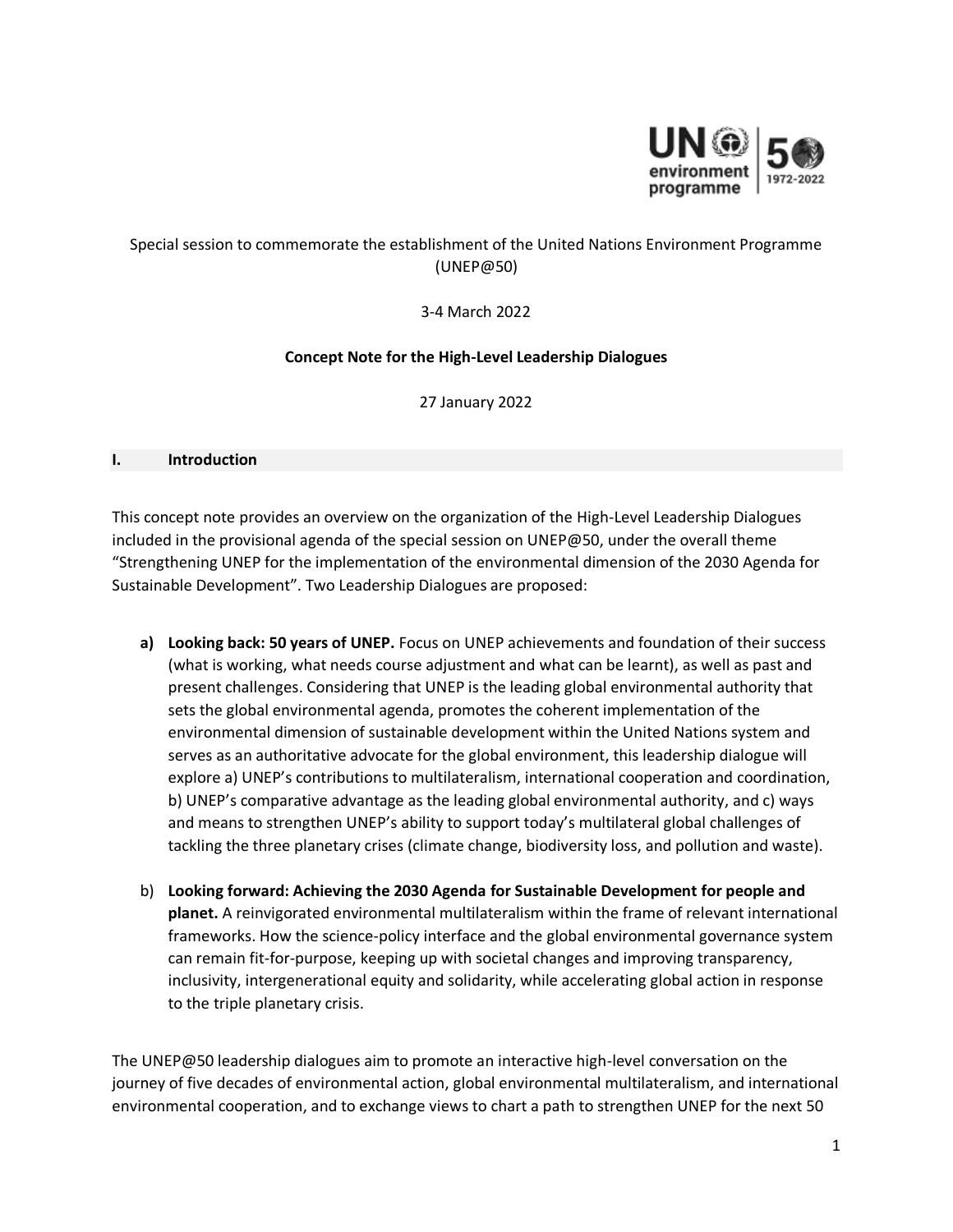years, particularly with regards to the implementation of the environmental dimension of sustainable development.

UNEP Executive Director's report "Reflecting on the past and imagining the future: a contribution to the dialogue on the science-policy interface" (UNEP/EA.SS.1/2) and the stakeholder report "The UNEP We Want" will serve as background documents for both leadership dialogues.

## **II. Format and approach**

The leadership dialogues will be held on 4<sup>th</sup> March 2022, in Conference Room 1, from 10:00 to 13:00 Nairobi time. Each leadership dialogue will have a duration of 90 minutes.

The leadership dialogues will be held in hybrid format and will be interpreted in all six official UN languages, using the platform "Interactio". Participants or their assistants or representatives will be required to ensure connection to the platform prior to the Leadership Dialogue and to familiarize themselves with the platform in advance (by participating in one of the dedicated training sessions offered by the Secretariat).

The proposed conference room arrangements for those attending in person are illustrated in the image below:

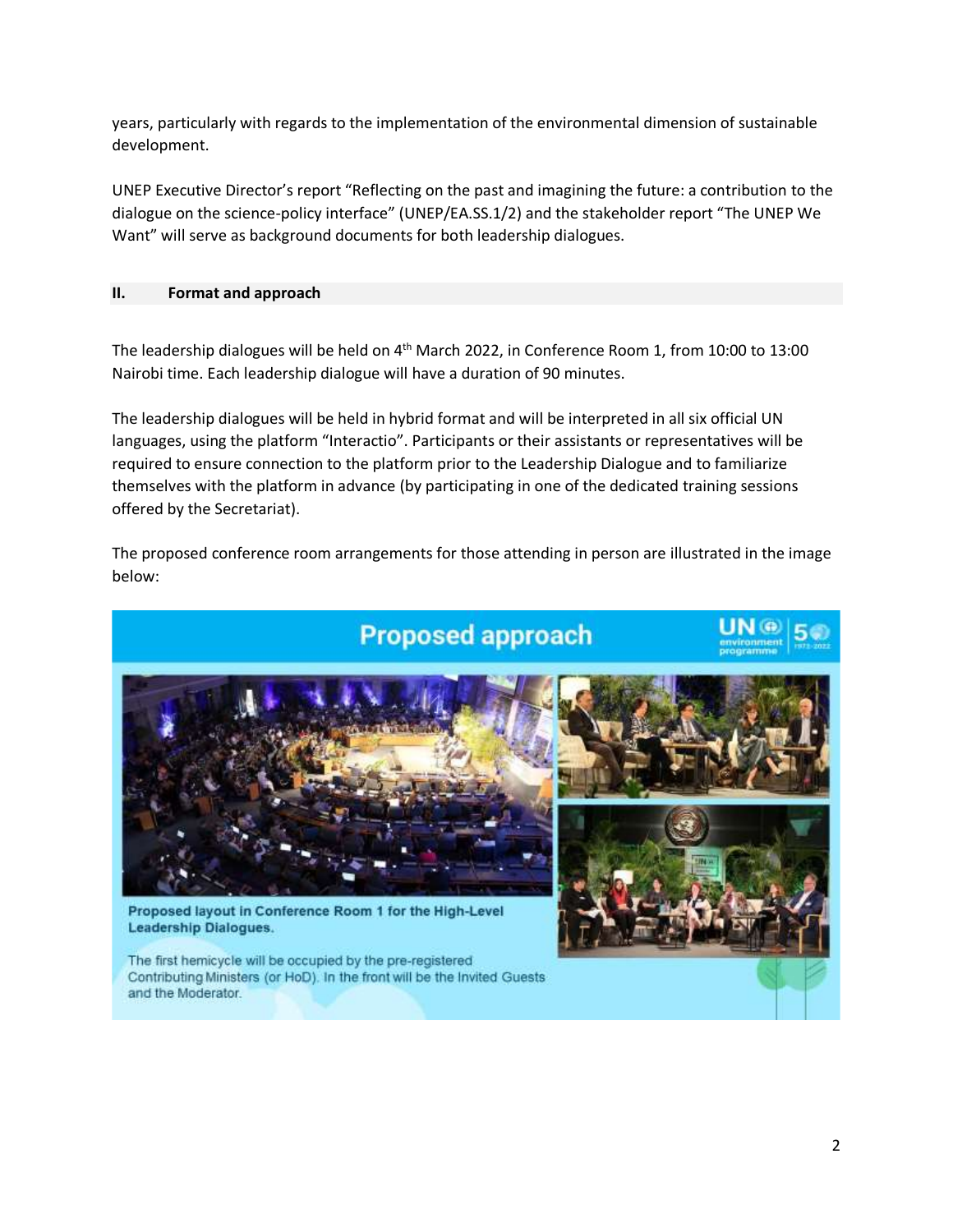#### **III. Participation**

The sessions are open to the participation of representatives of Member States, members of specialized agencies, United Nations entities and other intergovernmental organizations and regional economic integration organizations, as well as to representatives of accredited major groups and stakeholders' organizations.

The Leadership Dialogues will involve the participation of pre-registered Contributing Ministers, invited guests, moderators, and rapporteurs.

- a) **Pre-registered Contributing Ministers.** Ministers wishing to take the floor during the dialogues will be invited to register by sending an email to the Secretariat of Governing Bodies indicating so, at their earliest convenience, but not later than 11 February 2022 (a communication from the Secretariat of Governing Bodies will be sent to Member States with the instructions on how to register for the dialogues). Considering the duration of the dialogues (90 minutes each), the participation of up to 10 Contributing Ministers is envisaged (Contributing Ministers will have three minutes for their interventions). Contributing Ministers will be selected from those registered, according to the "first come-first served" principle, and taking into consideration a balanced gender and geographical representation. Although in-person participation is recommended, Contributing Ministers might join and participate virtually.
- b) **Invited guests.** Each dialogue will include the participation of about four invited guests, whose role is to provide inspirational and enlightening perspectives on the topics for each dialogue. Invited guests will be selected and invited by the Secretariat taking into consideration their expertise, and public engagement, as well as regional and gender balance.
- c) **Moderators.** Each dialogue will be facilitated by an experienced facilitator with knowledge on the specific topic of the dialogue. Moderators will play a key role in facilitating a dynamic and engaging exchange of views among participants.
- d) **Rapporteurs.** Each Dialogue will have a representative from Member States**,** assisted by a member of the Secretariat, to serve as rapporteur for the dialogue. Rapporteurs will capture key messages from the interventions, exchange of views, and conclusions, that will serve as inputs for the summary of the special session on UNEP@50 that will be prepared by the Chair.

### **IV. Structure of the Leadership Dialogues**

Dialogues will be opened by the moderator, who will introduce participants, provide background information and set the scene for the discussion. This would be followed by interventions from Invited Guests, who through their knowledge of the topic will be able to provide in-depth contributions to the dialogue topics.